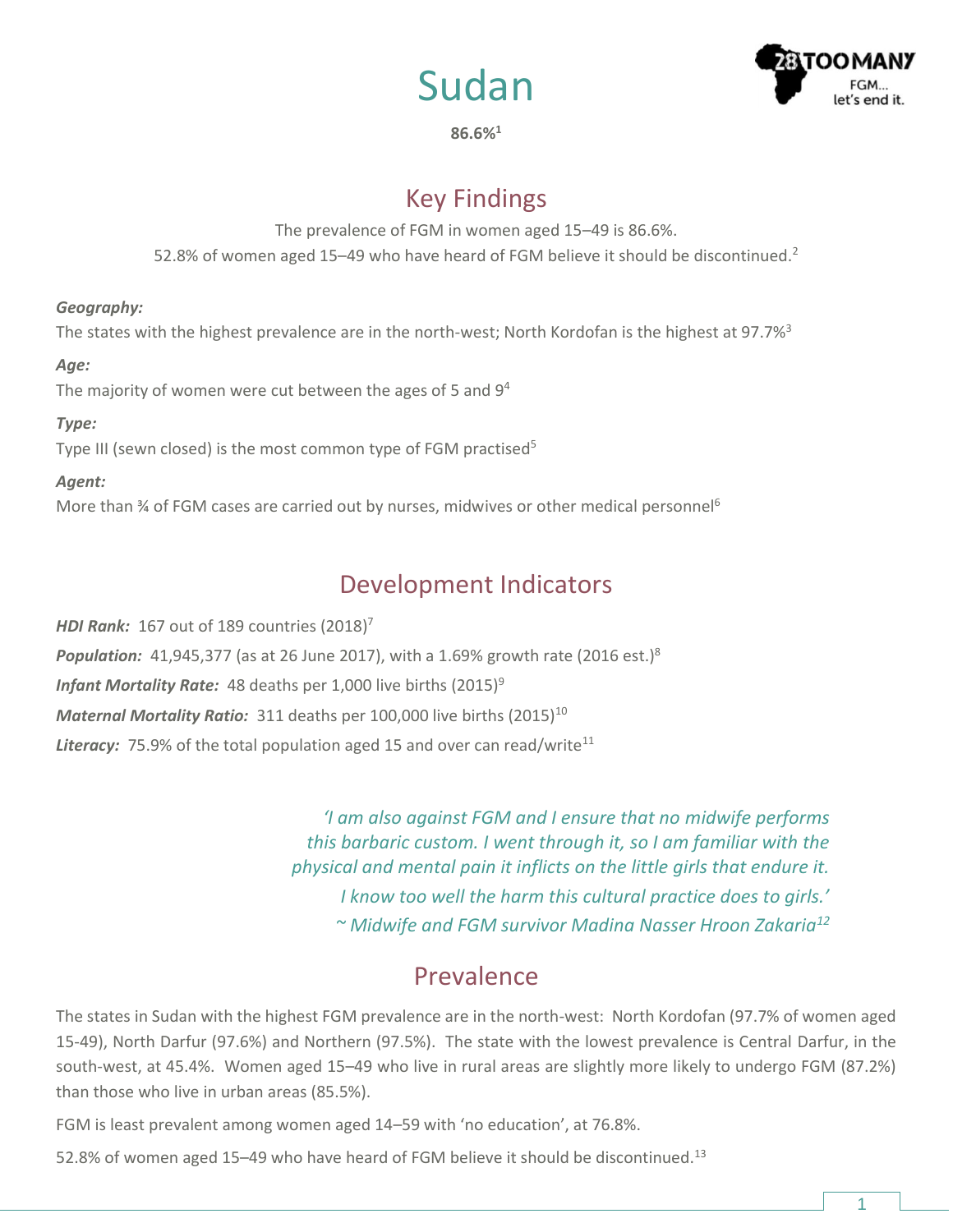

Breaking down the most recent data by age group shows that the prevalence for women aged 45–49 is 91.8%, while for the youngest age group this has fallen to 81.7%. Despite the fact that a small proportion of women may be cut after the age of 15, the data suggests a trend towards lower prevalences among younger women.<sup>14</sup>